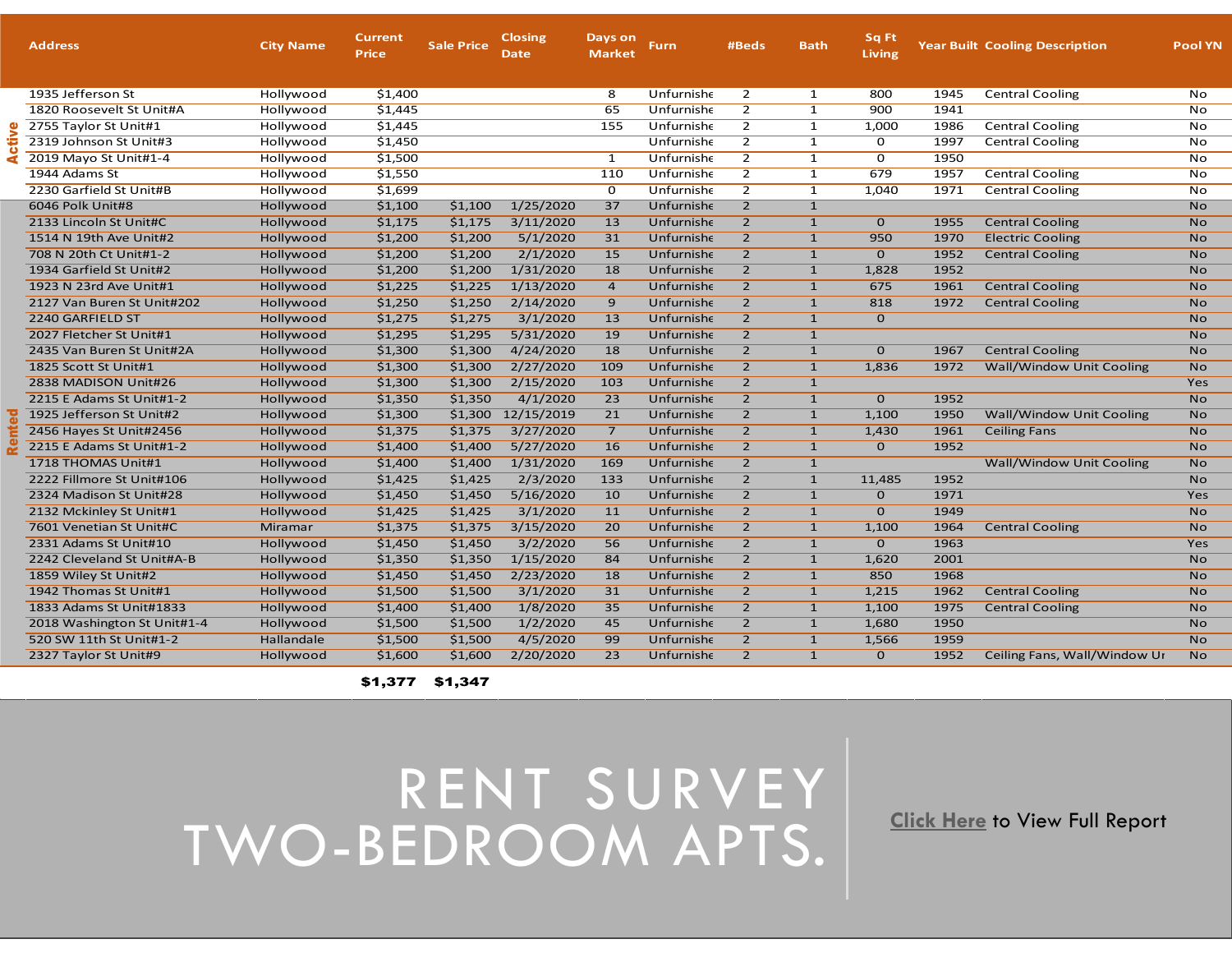## **Address City Name Current Price Sale Price Closing Date DOM #Beds Bath Sq Ft Living Year Built Cooling Descripti on Pool YN** 2624 Arthur St Hollywood \$1,900 24 2 1 1,057 1949 Ceiling Fans, CNeontral Cooling, Electric Cooling 2458 Rodman St Unit#BACK Hollywood \$1,200 \$1,200 11/1/2019 2 2 1 500 1952 Electric Co No 456 S 20th Ave Unit#456 Hollywood \$1,425 \$1,425 10/26/2019 32 2 1 792 1956 Central Co No 2534 Taft St Hollywood \$1,375 \$1,375 11/1/2019 52 2 1 971 1950 Ceiling Fan No 2037 Washington St Unit#0 Hollywood \$1,400 \$1,400 1/7/2020 141 2 1 840 1958 No 2906 Van Buren St Hollywood \$1,400 \$1,400 11/15/2019 19 2 1 680 1959 Ceiling Fans, CNeontral Cooling 2535 Wilson St Unit#0 Hollywood \$1,450 \$1,450 12/16/2019 76 2 1 780 1952 Central CoolinNgo 1955 Wiley St Hollywood \$1,450 \$1,450 12/6/2019 99 2 1 1,501 1950 No 2302 Johnson St Unit#Front House Hollywood \$1,550 \$1,550 2/21/2020 4 2 1 0 1980 No 2123 Taft St Hollywood \$1,550 \$1,550 11/15/2019 21 2 1 926 1952 Ceiling Fans, CNeontral Cooling 1930 Scott street#1-3 Hollywood \$1,575 \$1,575 11/1/2019 17 2 1 Yes 1951 Polk Unit#main Hollywood \$1,550 \$1,550 3/1/2020 20 2 1 No 2540 Wiley St Hollywood \$1,600 \$1,600 12/1/2019 32 2 1 1,000 1951 No 2446 Liberty St Unit#1 Hollywood \$1,650 \$1,650 6/3/2020 20 2 1 1,244 1957 Central CoolinNgo 2327 Taylor St Unit#9 Hollywood \$1,600 \$1,600 2/20/2020 23 2 1 0 1952 Ceiling Fans, WNoall/Window Unit Cooling 2338 Dewey St Hollywood \$1,150 \$1,150 2/17/2020 37 2 1 828 1952 Central CoolinNgo 2218 Harding St Hollywood \$1,650 \$1,650 12/1/2019 9 2 1 1,104 1967 No 2533 Wiley St Hollywood \$1,750 3/19/2020 7 2 1 1,212 1951 Central Co No 1914 N 28th Ave Hollywood \$1,800 \$1,800 12/1/2019 91 2 1 1,100 1956 Ceiling Fan No 2644 Arthur St Hollywood \$2,100 \$2,100 11/17/2019 31 2 1 1,248 1951 Central Co No 1952 Madison St Hollywood \$2,200 \$2,200 5/1/2020 15 2 1 1,227 1938 No

\$1,587 \$1,571

RENT SURVEY (2/1) HOUSE **CLI** 

**ck Here** to View Full Report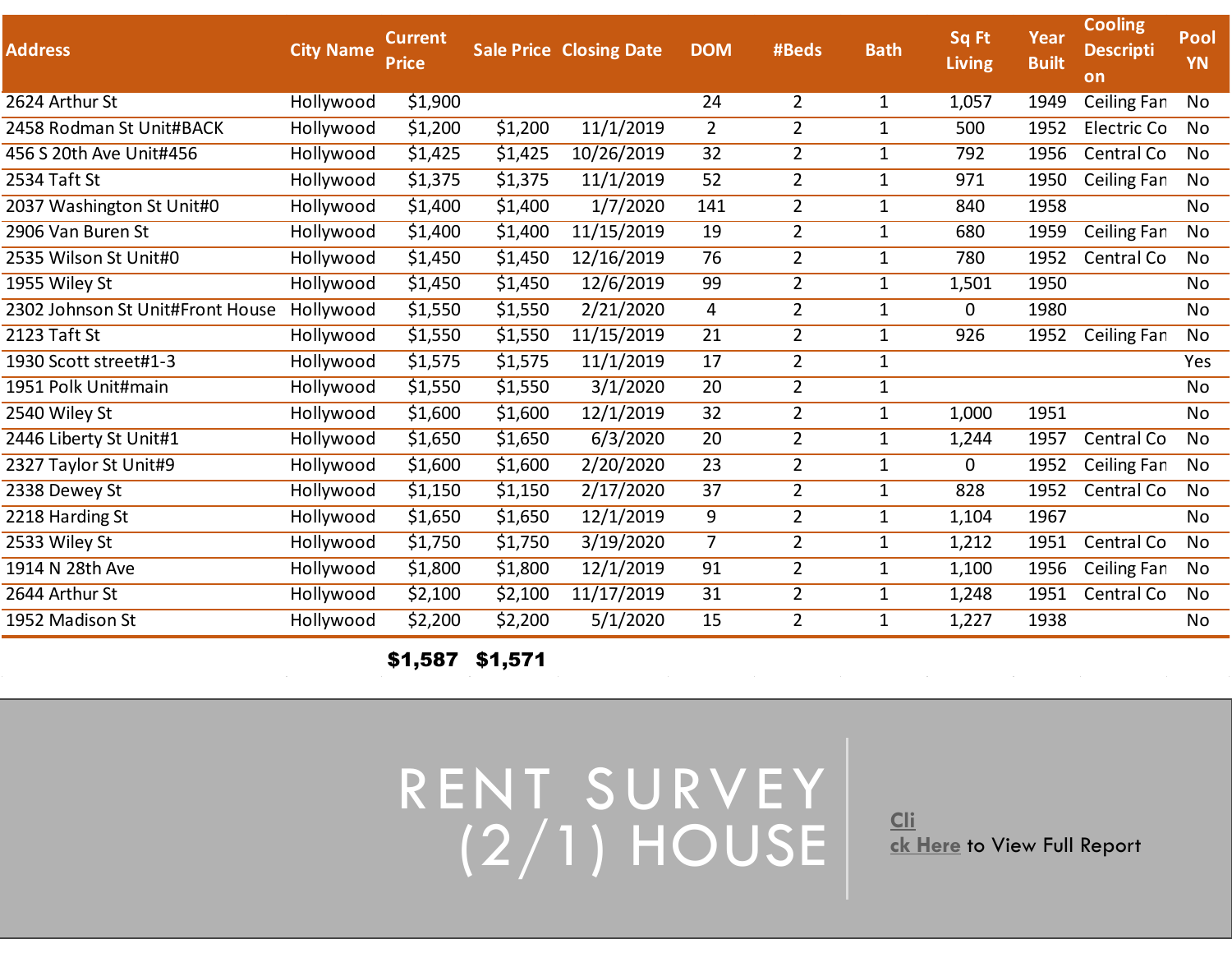## RENT SURVEY ONE BEDROOM APTS. Click Here to View Full Report

|    | <b>Address</b>             | <b>City Name</b> | <b>Current</b><br>Price | <b>Sale Price</b> | <b>Closing</b><br>Date | Days on<br><b>Market</b> | <b>Furn</b> | #Beds          | <b>Bath</b>    | Sq Ft<br><b>Living</b> |      | <b>Year Built Cooling Description</b> | <b>Pool YN</b> |
|----|----------------------------|------------------|-------------------------|-------------------|------------------------|--------------------------|-------------|----------------|----------------|------------------------|------|---------------------------------------|----------------|
|    | 2230 monroe Unit#2         | Hollywood        | \$925                   |                   |                        | $\overline{28}$          | Unfurnishe  | $\mathbf{1}$   | $\mathbf{1}$   |                        |      | <b>Central Cooling</b>                | No             |
| Δ. | 1740 Funston St Unit#12    | Hollywood        | \$975                   |                   |                        | 71                       | Unfurnishe  | $\overline{1}$ | $\overline{1}$ | 650                    | 1977 | <b>Central Cooling</b>                | N <sub>O</sub> |
|    | 1740 Funston St Unit#4     | Hollywood        | \$1,025                 |                   |                        | 51                       | Unfurnishe  | $\mathbf{1}$   | $\mathbf{1}$   | 650                    | 1977 | <b>Central Cooling</b>                | No             |
|    | 2401 Van Buren St Unit#6   | Hollywood        | \$1,100                 |                   |                        | 47                       | Unfurnishe  | $\mathbf{1}$   | $\mathbf{1}$   |                        | 1986 | <b>Central Cooling</b>                | No             |
|    | 2325 Madison St Unit#1     | Hollywood        | \$1,100                 |                   |                        | 41                       | Unfurnishe  | $\mathbf{1}$   | $\mathbf{1}$   | 700                    | 1963 | <b>Central Cooling</b>                | No             |
|    | 6320 Lincoln St            | Hollywood        | \$1,150                 |                   |                        | 20                       | Unfurnishe  | $\mathbf{1}$   | $\mathbf{1}$   | 880                    | 1953 | Wall/Window Unit Co                   | No             |
|    | 1825 HARDING ST Unit#5     | Hollywood        | \$650                   | \$650             | 4/29/2020              | $\mathbf{1}$             | Unfurnishe  | $\overline{1}$ | $\mathbf{1}$   |                        |      |                                       | <b>No</b>      |
|    | 2314 Adams St Unit#0       | Hollywood        | \$874                   | \$874             | 5/20/2020              | 134                      | Unfurnishe  | $\mathbf{1}$   | $\mathbf{1}$   | 686                    | 2020 | <b>Central Cooling</b>                | <b>No</b>      |
|    | 2323 Polk St Unit#b        | Hollywood        | \$980                   | \$980             | 5/1/2020               | $\overline{2}$           | Furnished   | $\mathbf{1}$   | $\mathbf{1}$   | $\mathbf{O}$           | 1991 | <b>Central Cooling</b>                | <b>No</b>      |
|    | 1821 Thomas St Unit#12A    | Hollywood        | \$1,000                 | \$1,000           | 5/14/2020              | 6                        | Unfurnishe  | $\mathbf{1}$   | $\mathbf{1}$   | 725                    | 1957 | Wall/Window Unit Co                   | Yes            |
|    | 1005 N 18th Ct Unit#5      | Hollywood        | \$1,000                 | \$1,000           | 6/1/2020               | $\mathbf{1}$             | Unfurnishe  | $\mathbf{1}$   | $\mathbf{1}$   | 500                    | 1967 | <b>Central Cooling</b>                | <b>No</b>      |
|    | 1830 Monroe St Unit#1834   | Hollywood        | \$1,000                 | \$1,000           | 6/3/2020               | $\overline{8}$           | Unfurnishe  | $\overline{1}$ | $\overline{1}$ | 650                    | 1939 | <b>Central Cooling</b>                | N <sub>O</sub> |
|    | 2222 Van Buren St Unit#15  | Hollywood        | \$1,270                 | \$1,270           | 5/29/2020              | $\mathbf{1}$             | Unfurnishe  | $\mathbf{1}$   | $\mathbf{1}$   | $\mathbf{O}$           | 1951 |                                       | Yes            |
|    | 2504 Johnson St Unit#2     | Hollywood        | \$1,075                 | \$1,075           | 4/26/2020              | 6                        | Unfurnishe  | $\mathbf{1}$   | $\mathbf{1}$   | 720                    | 1950 | <b>Central Cooling</b>                | <b>No</b>      |
|    | 2510 Pierce St Unit#2      | Hollywood        | \$1,075                 | \$1,075           | 4/22/2020              | 20                       | Unfurnishe  | $\mathbf{1}$   | $\mathbf{1}$   | $\mathbf{O}$           | 1951 |                                       | <b>No</b>      |
|    | 2027 Fletcher St Unit#5    | Hollywood        | \$1,095                 | \$1,095           | 5/31/2020              | 10                       | Unfurnishe  | $\mathbf{1}$   | $\mathbf{1}$   |                        |      |                                       | <b>No</b>      |
|    | 2822 Van Buren St Unit#106 | Hollywood        | \$1,100                 | \$1,100           | 6/1/2020               | $\overline{4}$           | Unfurnishe  | $\overline{1}$ | $\overline{1}$ | 650                    | 1972 | <b>Central Cooling</b>                | Yes            |
|    | 2132 Mckinley St Unit#2    | Hollywood        | \$1,100                 | \$1,100           | 5/22/2020              | 6                        | Unfurnishe  | $\mathbf{1}$   | $\mathbf{1}$   | $\mathbf{O}$           | 1949 |                                       | <b>No</b>      |
|    | 2150 Madison St Unit#33    | Hollywood        | \$1,100                 | \$1,100           | 5/16/2020              | 10                       | Unfurnishe  | $\mathbf{1}$   | $\mathbf{1}$   | $\Omega$               | 1968 |                                       | <b>No</b>      |
|    | 2822 Van Buren St Unit#205 | Hollywood        | \$1,100                 | \$1,100           | 5/30/2020              | 19                       | Unfurnishe  | $\mathbf{1}$   | $\mathbf{1}$   | 600                    | 1973 | <b>Central Cooling</b>                | Yes            |
|    | 1315 N 22nd Ave Unit#A-3   | Hollywood        | \$1,100                 | \$1,100           | 5/30/2020              | 42                       | Unfurnishe  | $\mathbf{1}$   | $\mathbf{1}$   | 612                    | 1961 | <b>Central Cooling</b>                | <b>No</b>      |
|    | 1101 N 22nd Ave Unit#2     | Hollywood        | \$1,100                 | \$1,100           | 5/1/2020               | $\overline{7}$           | Unfurnishe  | $\mathbf{1}$   | $\mathbf{1}$   | $\overline{0}$         | 1971 |                                       | <b>No</b>      |
|    | 2822 Van Buren St Unit#204 | Hollywood        | \$1,100                 | \$1,100           | 4/15/2020              | 9                        | Unfurnishe  | $\mathbf{1}$   | $\mathbf{1}$   | 650                    | 1972 | <b>Central Cooling</b>                | Yes            |
|    | 1101 N 22nd Ave Unit#3     | Hollywood        | \$1,100                 | \$1,100           | 5/1/2020               | 35                       | Unfurnishe  | $\mathbf{1}$   | $\mathbf{1}$   | $\Omega$               | 1971 |                                       | <b>No</b>      |
|    | 2300 Pierce St Unit#4      | Hollywood        | \$1,125                 | \$1,125           | 5/1/2020               | 19                       | Unfurnishe  | $\mathbf{1}$   | $\mathbf{1}$   |                        | 1968 | <b>Central Cooling</b>                | <b>No</b>      |
|    | 2150 Madison St Unit#21    | Hollywood        | \$1,150                 | \$1,150           | 5/1/2020               | 14                       | Unfurnishe  | $\mathbf{1}$   | $\mathbf{1}$   | $\mathbf{O}$           | 1968 |                                       | <b>No</b>      |
|    | 2435 Van Buren St Unit#1B  | Hollywood        | \$1,150                 | \$1,150           | 5/4/2020               | 20                       | Unfurnishe  | $\mathbf{1}$   | $\mathbf{1}$   | $\mathbf{O}$           | 1967 | <b>Central Cooling</b>                | <b>No</b>      |
|    | 2435 Van Buren St Unit#8A  | Hollywood        | \$1,100                 | \$1,100           | 4/15/2020              | $\overline{5}$           | Unfurnishe  | $\overline{1}$ | $\mathbf{1}$   | $\mathbf{O}$           | 1967 | <b>Central Cooling</b>                | <b>No</b>      |
|    | 2243 N 22nd Ave Unit#2243  | Hollywood        | \$1,150                 | \$1,150           | 5/1/2020               | 72                       | Unfurnishe  | $\mathbf{1}$   | $\mathbf{1}$   | $\Omega$               | 1968 |                                       | <b>No</b>      |
|    | 1935 Rodman St Unit#Rear   | Hollywood        | \$1,200                 | \$1,200           | 5/12/2020              | 16                       | Unfurnishe  | $\mathbf{1}$   | $\mathbf{1}$   | 1,338                  | 1952 |                                       | <b>No</b>      |
|    | 2530 Pierce St Unit#106    | Hollywood        | \$1,100                 | \$1,100           | 5/4/2020               | 17                       | Unfurnishe  | $\mathbf{1}$   | $\mathbf{1}$   | $\mathbf{0}$           | 1949 | <b>Central Cooling</b>                | <b>No</b>      |
|    | 2751 Taft St Unit#312      | Hollywood        | \$1,250                 | \$1,250           | 4/25/2020              | 32                       | Unfurnishe  | $\mathbf{1}$   | $\mathbf{1}$   | 780                    | 1972 | <b>Central Cooling</b>                | <b>No</b>      |
|    | 1917 LINCOLN ST Unit#4     | Hollywood        | \$1,250                 | \$1,250           | 5/8/2020               | 52                       | Unfurnishe  | $\mathbf{1}$   | $\mathbf{1}$   | 750                    |      | <b>Central Cooling</b>                | <b>No</b>      |

\$1,078 \$1,085